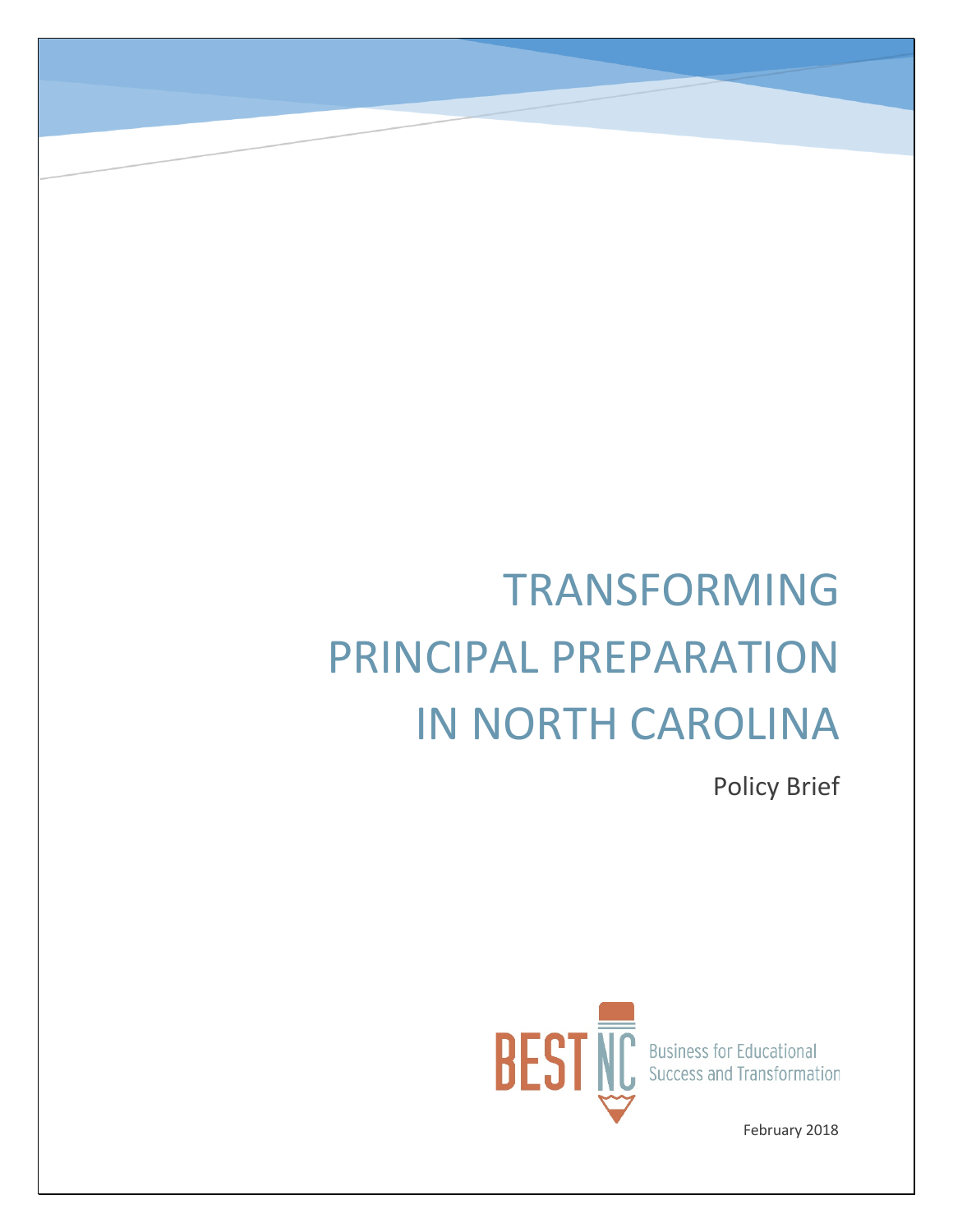# Introduction

Principals are the superheroes of our public schools. They are responsible for establishing and maintaining a positive school culture focused on student success; they lead teams averaging 50 adults – recruiting, developing, and retaining outstanding teachers and staff; they manage a multi-million dollar operating budget; and they serve as the glue between the school and its surrounding community. Further, there is hardly a single documented case of a successful school turnaround without an outstanding leader at the helm. Research suggests that principals are second only to teachers in terms of school-level impacts on student learning, but many would argue principals are actually primary, as great teachers – like every other professional – want to work for a great leader.

Business leaders have a powerful understanding of the value of great leadership, and they recognize a critical executive position when they see it. That's why BEST NC, a coalition of business leaders dedicated to the positive transformation of public education in North Carolina, made school principals a top priority early after its founding in 2013. At the top of the advocacy list for North Carolina was improving principals' initial training for one of the most important – and difficult – jobs in the state. Despite some investments in the principalship during the federal Race to the Top initiative, an analysis in 2015 found that North Carolina's principal preparation statewide was inadequate for the significant demands of the job, particularly in high-need and struggling schools.

These findings galvanized the business community, which was instrumental in the creation of a new statewide program focused on improving the rigor and relevance of principal preparation across North Carolina. In 2015, the state created the Transforming Principal Preparation program (TP3), a bold effort to redefine principal preparation across the state. Structured as a competitive grant program, TP3 significantly increases North Carolina's investment in school leadership, while raising the bar on who can serve as a principal and enabling preparation programs to dramatically improve their practices.

The first TP3-approved preparation programs opened their doors to state-funded cohorts in early 2017. Today, six regional programs are serving more than 100 new principal candidates who were rigorously selected in partnership with local districts, with a particular focus on high-need schools.

In this brief, we outline the importance of the principalship and document North Carolina's investment in a new approach to principals' initial preparation. We explore the business community's role in advocacy on behalf of school leaders, and look ahead to additional investments, policies, and communications that can continue to strength North Carolina's support for school principals.

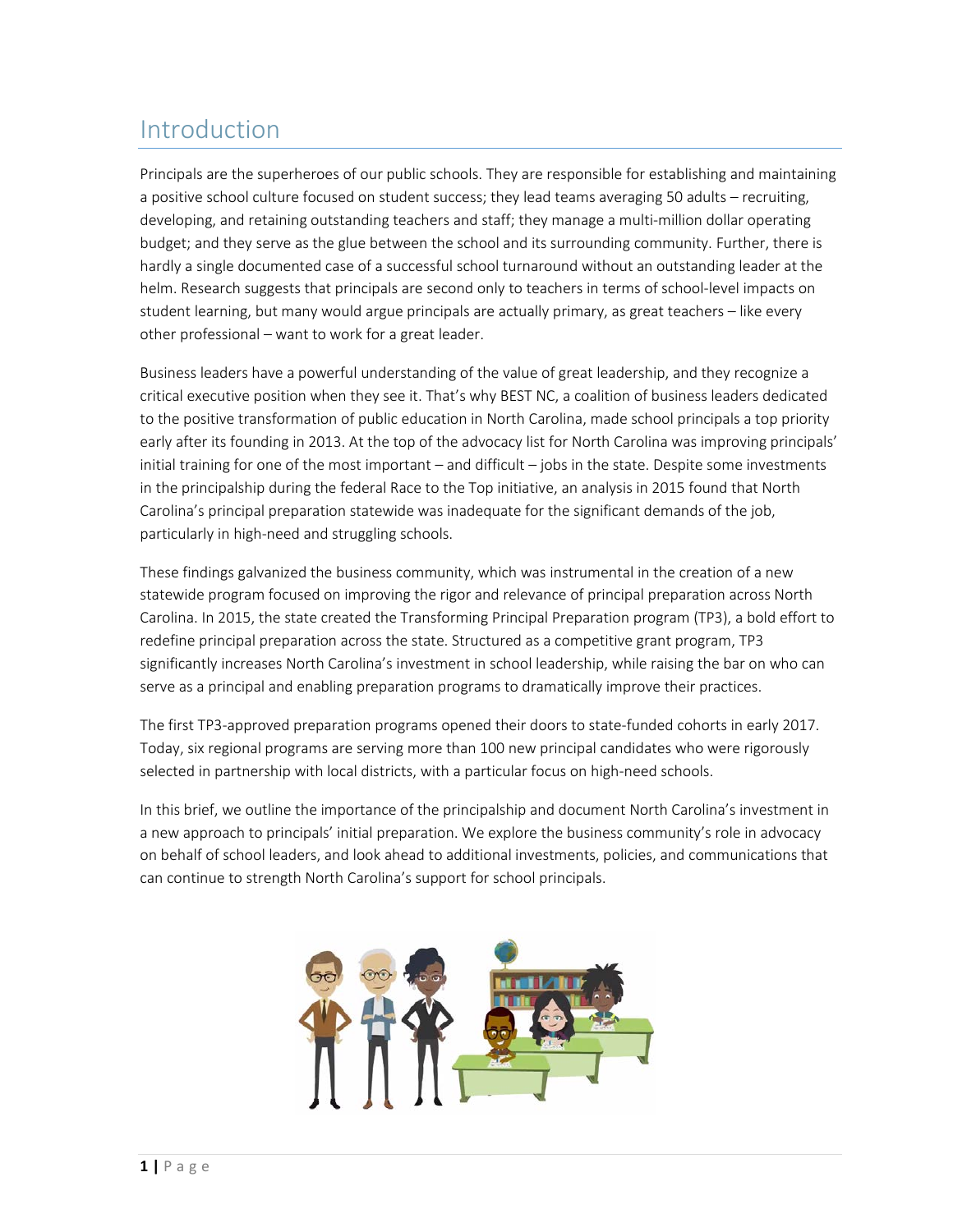#### **Figure 1: Transforming Principal Preparation Timeline**



### Why Principals?

Just as executive leaders are essential to the success of businesses, principals are essential to the success of students and schools. The principal is one of the most important school-based factors impacting student achievement, second only to the influence of the classroom teacher. Indeed, approximately one-fourth of a school's impact on academic achievement can be attributed to the principal.<sup>[1](#page-11-0)</sup> Further, evidence from both business and education confirms that an effective turnaround – transforming persistent low-performance into a successful organization – requires a highly effective leader at the helm.<sup>[2](#page-11-1)</sup>

*Since the start of America's education reform movement – and more today than perhaps ever before – education policy initiatives rely on excellent principals for their success. From raising academic standards and using data to inform instruction, to evaluating teachers and differentiating compensation, policymakers ultimately rely on school principals to carry out their vision for education transformation.* 

Decades ago in the United States, principals were viewed primarily as supervisors. This is not true today, and has not been for some time, as education reforms of the past half-century have placed increasing demands on the principal and transformed the role from supervisor to visionary change leader.<sup>[3](#page-11-2)</sup> The principal holds the highest leadership position in a school, and is responsible for setting the vision for the staff and students, establishing the organizational culture, providing instructional leadership throughout the building, hiring and managing an average of 50 direct reports, overseeing curricular decisions, managing a multi-million dollar budget, and much more. It is a role that requires talent and experience, to be sure, as well as rigorous, relevant training that provides both intensive skills development and meaningful practice on the job.

Education policy agendas are crowded, making it difficult – and rare – to see school principals on the legislative wish list, above many other competing issues. Yet research confirms that high-quality, wellprepared principals are able to dramatically improve outcomes for students. For example: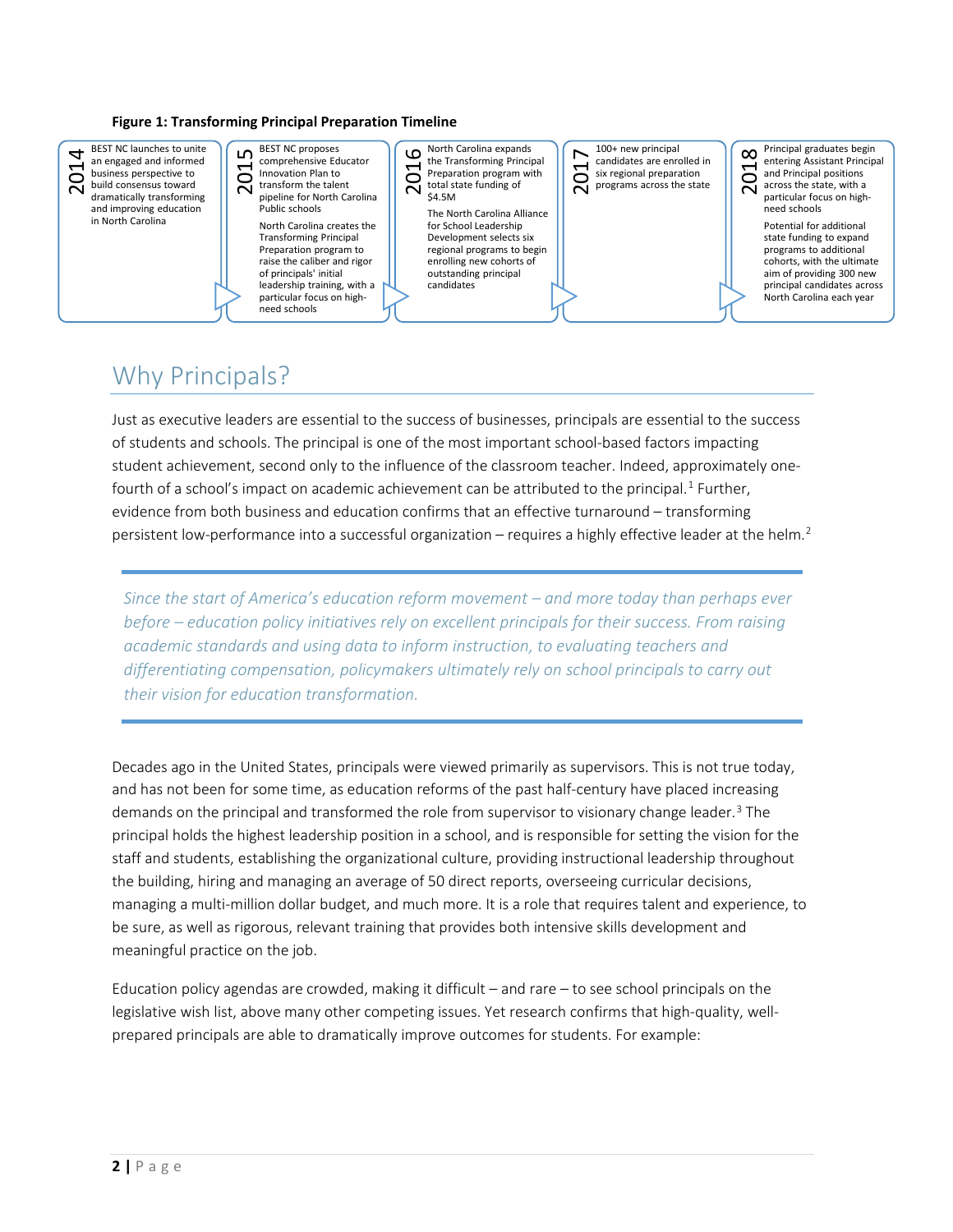- Overhaul of principal preparation in Chicago enabled Chicago Public Schools students to outpace improvements among their Illinois peers in almost every demographic subgroup in nearly every grade and subject in less than ten years.<sup>[4](#page-11-3)</sup>
- The New Leaders program, a national alternative preparation program for new principals, has produced school leaders who achieve larger (and statistically significant) performance gains over students in comparable schools.<sup>[5](#page-11-4)</sup>
- North Carolina's own Northeast Leadership Academy is preparing new principals under a model that was inspired by the Chicago model, and in three years is already producing unmatched results in some of the state's most challenged and underserved schools.<sup>[6](#page-11-5)</sup>

In short, policies focused on ensuring North Carolina schools have strong leaders should receive more attention. Perhaps nowhere is that more the case than the policy environment for principal preparation.

As one might guess, there is no one "perfect" type of initial preparation for the principalship, primarily because school, district, and state contexts vary dramatically and students' needs shift over time. However, research suggests several elements that are consistently incorporated into successful principal preparation programs.<sup>[7](#page-11-6)</sup> An increasing body of literature has found that high-quality principal preparation program structures include:

- $\bullet$  Rigorous admission requirements;<sup>[8](#page-11-7)</sup>
- The use of cohorts;<sup>[9](#page-11-8)</sup>
- Relevant and applied practical experience in the form of an extended practicum or internship;<sup>[10](#page-11-9)</sup> and
- Authentic partnerships between programs and local schools and districts. [11](#page-12-0)

## North Carolina's Regional Leadership Academies under Race to the Top

In 2010, under the federal Race to the Top program, North Carolina created three regional leadership academies with federal funds—the Northeast Leadership Academy, Piedmont Triad Leadership Academy, and Sandhills Leadership Academy. These academies were formed based on key elements found in the most successful principal preparation programs at the time.

However, when Race to the Top funding expired, two of the three (Piedmont and Sandhills) Leadership Academies shut down. Only one – the Northeast Leadership Academy, operated through North Carolina State University – was able to secure separate federal and private funding to continue its operations. NC State University now oversees two of the six state-funded programs awarded grants under the Transforming Principal Preparation program (TP3). In addition, the region previously served by the Sandhills Leadership Academy is now a partner in the Sandhills Regional Education Consortium Leadership Academy under TP3.

# Challenges in North Carolina's Principal Pipeline

Unfortunately, in North Carolina – as in most states – principal preparation that includes these researchbased elements has been the exception, rather than the norm. Historically, the state has played a very limited role in preparing future leaders for success.

In 2015, understanding the critical role of the principal and importance of their initial preparation, BEST NC sought to study the condition of principal preparation within the state's public university system. At the time, the research base on principal training within North Carolina specifically was nascent, and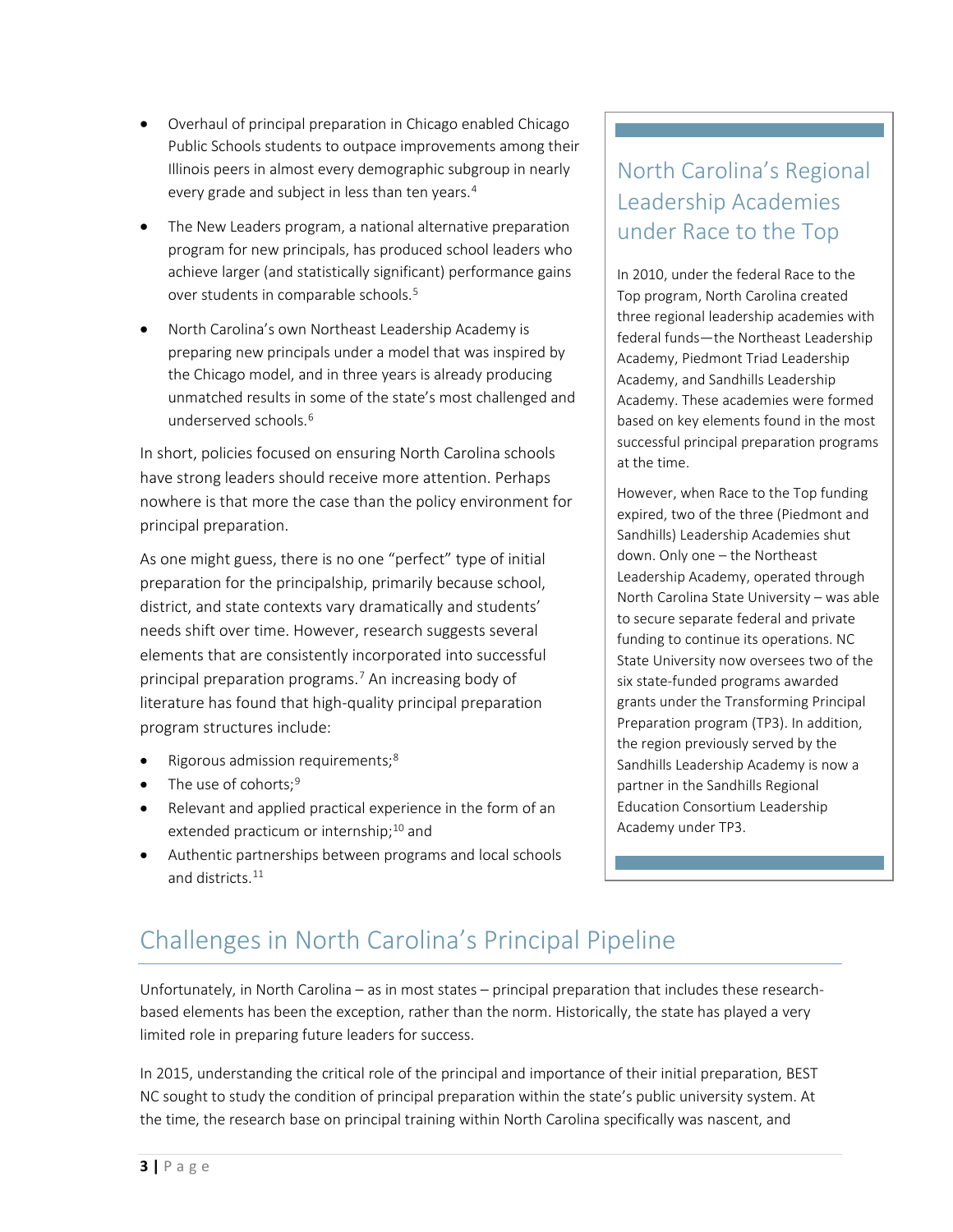publically-available statewide data almost non-existent. As a research-driven organization dedicated to advocating for policies that are informed by data and evidence, BEST NC needed more recent and relevant research on which to base its policy recommendations.

This original research, undertaken by a Master's student at Duke University's Sanford School of Public Policy, uncovered several alarming trends, including:

- Teachers self-select into the profession, with most principal preparation programs in North Carolina accepting nearly 100% of applicants, with very little proactive recruitment.
- By default, teachers are the primary "consumer" of principal preparation programs, rather than the districts or schools that they will serve. Programs are incentivized, therefore, to offer the least expensive, fastest option – with an increasing number offering programs completely online, as "addon" programs with only a few short courses, and/or night classes while candidates also teach in a K-12 classroom, full time.
- Most principals enter the profession in North Carolina without any on-the-job training. In other professions, individuals with executive potential are groomed in-house or receive residency experience that prepares them for their new role as a leader. Yet North Carolina does not require a full-time residency for principal candidates to gain supervised practice leading a school.
- Relationships between districts and principal preparation programs vary widely, but are generally informal with district feedback having very little if any influence upon the preparation program's students, content or structure.<sup>[12](#page-12-1)</sup>

North Carolina is not unique in these respects, nor is the challenge a new one, as studies since the 1980s through the present day have uncovered similar shortcomings in principal preparation nationally.<sup>[13](#page-12-2)</sup> Despite the critical importance of the role, a thoughtful approach to school leadership training is simply not the norm. It is no wonder that districts, when pressed, therefore express general disappointment with the candidate pools available to them for the principalship. $14$ 

# The Role of the Business Community

In 2013, in response to a growing concern that North Carolina's education system was failing to adequately prepare students for college and the new workforce, a group of business leaders formed a non-partisan, non-profit coalition of CEOs dedicated to state-level advocacy in support of public education in North Carolina. Inspired by impactful practices in other states, BEST NC (Business for Educational Success and Transformation in North Carolina) was formed with the mission to "unite an engaged and informed business perspective to build consensus toward dramatically transforming and improving

*BEST NC (Business for Educational Success and Transformation in North Carolina) was formed in 2013 with the mission to "unite an engaged and informed business perspective to build consensus toward dramatically transforming and improving education in North Carolina."*

education in North Carolina." BEST NC works to achieve this mission by convening a broad constituency; encouraging collaboration around a shared, bold vision for education; and advocating for policies and programs that will significantly improve education in North Carolina.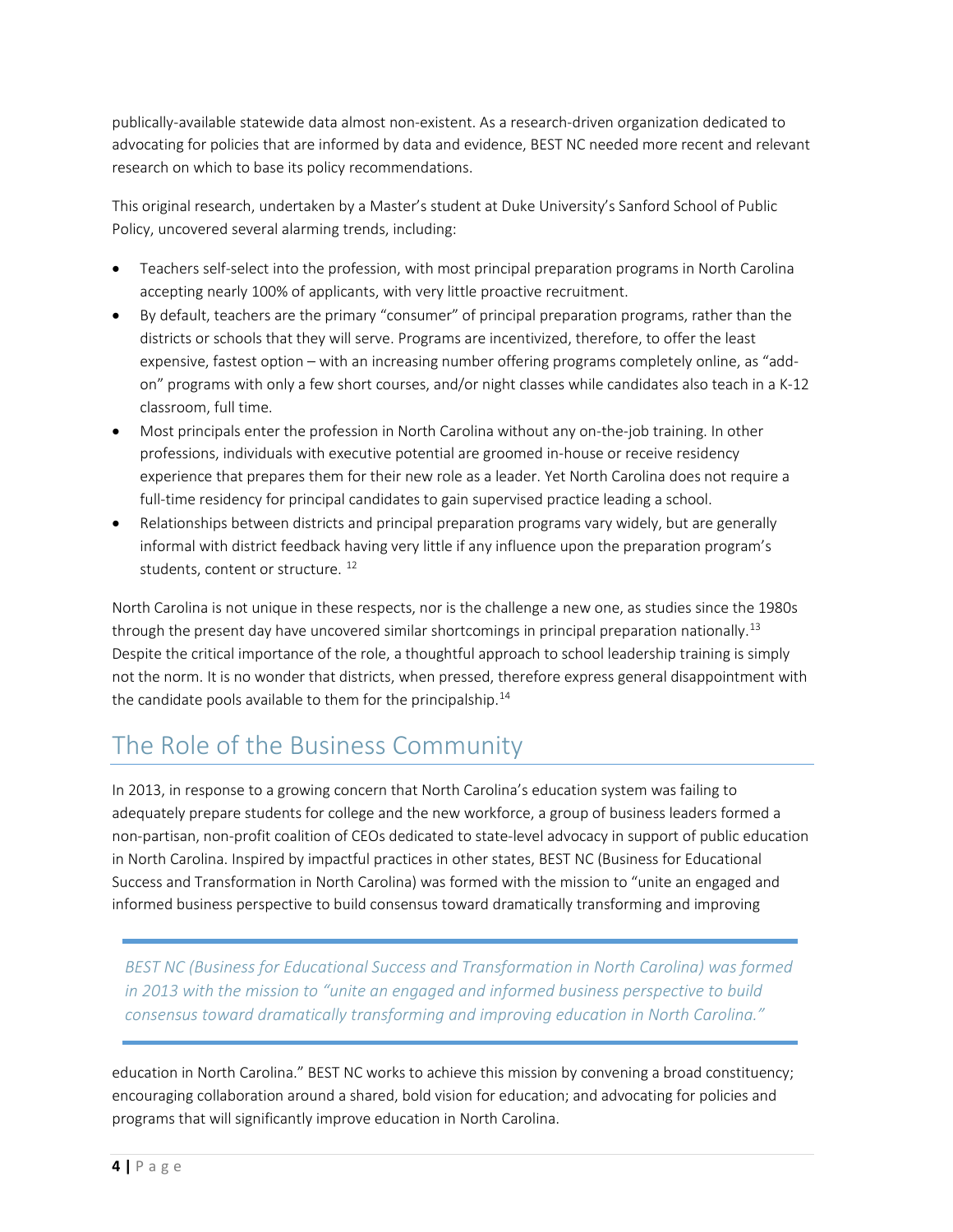BEST NC directly advocates for state education policies and investments by fostering strong, trusting relationships with policymakers; informing legislative committees and debates with data and facts; and sponsoring pro-student and pro-educator communications such as videos, social media campaigns, and publications.

As business leaders, BEST NC members understand the importance of great talent in their own professional organizations, which makes BEST NC a natural advocate for elevating educators as the greatest in-school factor for student success. Since its founding, the organization's advocacy agenda has focused on the "Educator Innovation Plan," a comprehensive set of policies and initiatives designed to recruit, develop, retain, and reward the best teachers and principals in the nation. The Educator Innovation plan calls for strategic and sustained investments in teacher and principal salaries, the creation of teacher recruitment scholarships for hard-to-staff subjects and schools, teacher leadership and alternative compensation pilots across the state, and targeted investments in high-quality recruitment and initial preparation for school principals.

#### The Educator Innovation Plan

- *Strategic and sustained investments in teacher & principal salaries*
- *Teacher recruitment scholarships for hard-to-staff schools & subjects*
- *Teacher leadership & alternative compensation pilots*
- *Targeted investments in high-quality recruitment & principal preparation*

## Transforming Principal Preparation (TP3) in North Carolina

As part of the Educator Innovation plan, a top priority for BEST NC has been expanding the state's investment in initial preparation for school principals, particularly for service in high-need schools and districts where outstanding candidates are in short supply. BEST NC's business members have encouraged state leaders to invest in traditional and non-traditional, public and private programs that significantly raise the entry requirements for school leadership and provide candidates with deep, closely supervised, school-based leadership experience to support improved student outcomes.

In 2015, BEST NC worked successfully with state lawmakers in the House and Senate to create and provide seed funding for a transformative approach to new principal preparation. The initiative is known by the title of its original bill, "Transforming Principal Preparation," or TP3. Introduced in the House as HB902, TP3 was incorporated into the state budget in 20[15](#page-12-4) with an initial investment of \$1M.<sup>15</sup>

The TP3 policy makes state funds available to principal preparation programs through a competitive grant program. Traditional public and independent institutions of higher education are eligible to apply, as are non-traditional, non-profit routes of entry. Through the incentive of state funds, TP3 integrates the key research-based components of successful principal preparation nationwide, including:

- Proactive, intentional recruitment efforts;
- A high bar for entry;
- Rigorous and relevant coursework;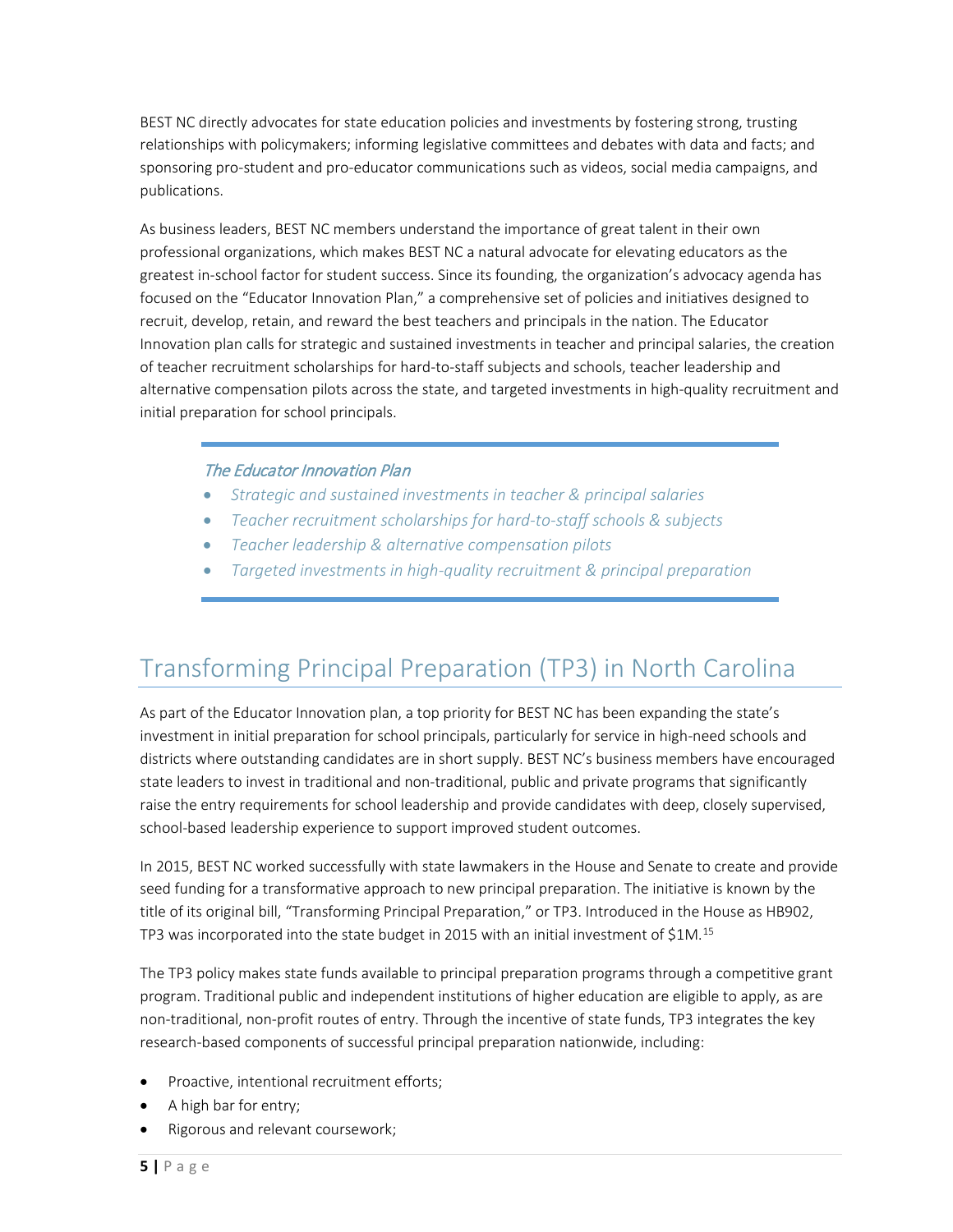- A full-time, paid residency; and
- A focus on authentic partnerships with and preparation for service in high-need schools and districts.

An overarching focus of this approach, in addition to recognizing and rewarding the state's most outstanding preparation programs, is to empower institutions to flip the traditional "customer" relationship from one focused on principal candidates' available time and ability to pay, to one dedicated to students' and schools' needs. By investing state funds to subsidize candidates' tuition and residency, North Carolina is enabling institutions to be highly selective with new candidates and provide them the deep, practice-based preparation research suggests they need. No longer forced to chase tuition dollars, North Carolina's TP3 programs are able to make K-12 students, schools, and districts their primary customer.

The North Carolina Alliance for School Leadership Development (NCASLD), a non-profit organization based in North Carolina and allied with the state principals' association, was selected by the state's Education Assistance Authority (a quasi-governmental agency associated with the UNC System) to oversee the program. NCASLD was chosen through a competitive process to make grant awards and oversee renewals on a five year-basis. NCASLD issued its first RFP in the spring of 2016, and awarded a grant from the initial \$1M in state funds to North Carolina State University (which operates the Northeast Leadership Academy) to expand its cohort into Durham, a high-need urban district in the Research Triangle region.



#### **Figure 2: TP3 Programs and Partner Districts**

During the 2016 Legislative session, North Carolina significantly expanded funding for TP3, bringing the total recurring state investment to \$4.5M. At the conclusion of the session, the NCASLD issued a second RFP and selected an additional five institutions to prepare principal candidates in the western, piedmont, and coastal regions of the state. Each program selected new principal candidates in late fall of 2016, and began serving participants in January 2017. In 2017-18, the six programs are serving approximately 120 principal candidates with \$4.2M in state funds each year (\$300K is set aside each year for program administration and evaluation). The six programs represent partnerships with 46 districts (40 percent) across the state.[16](#page-12-5)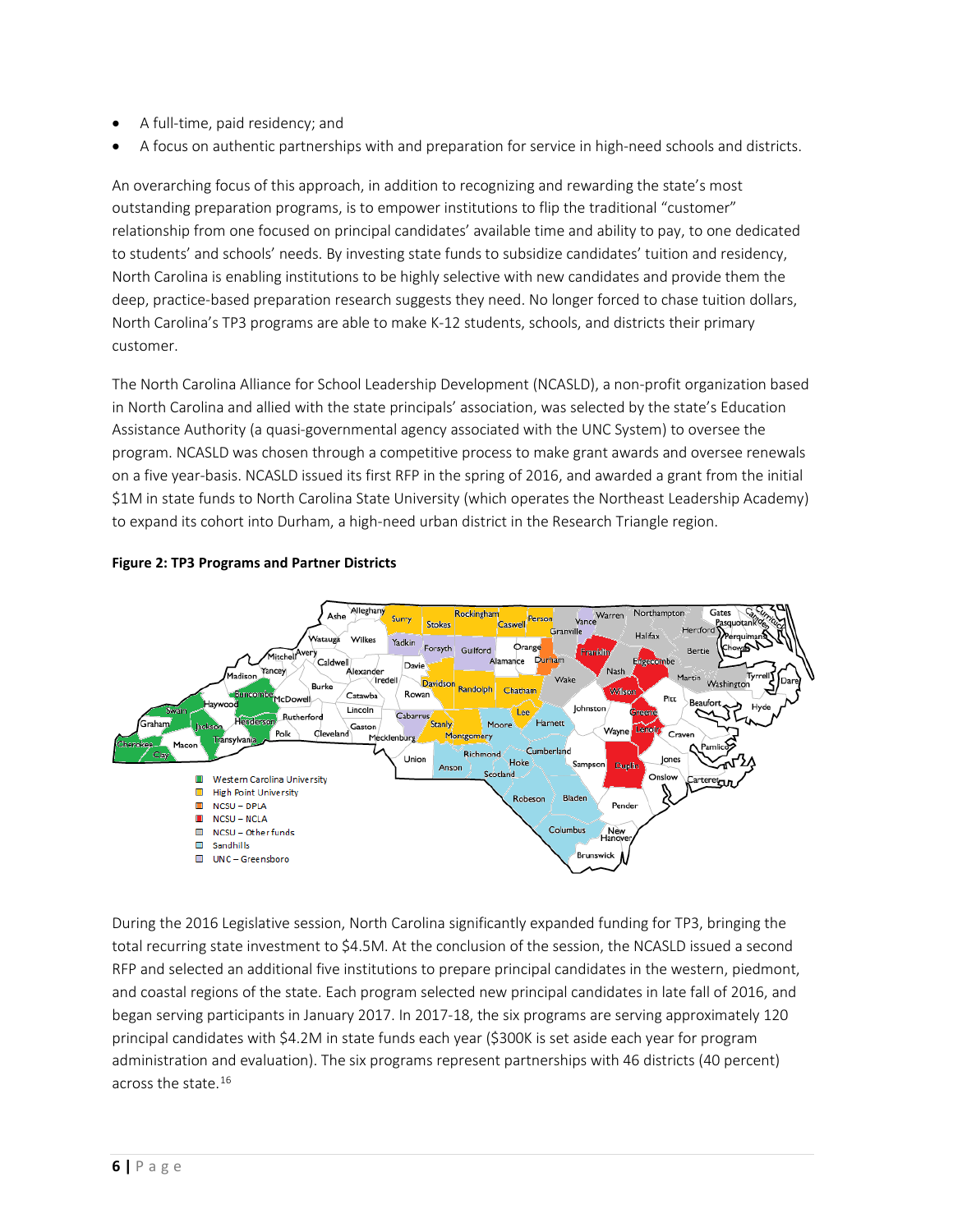The first two cohorts recruited and trained under TP3 will be eligible to assume leadership roles in NC public schools in fall of 2018. At full scale, approved principal programs under TP3 have the potential to prepare approximately 300 principals every year, or roughly enough candidates for every open position in North Carolina's 2,500 schools.

# North Carolina's New Regional Programs

In its first year, the TP3 program led to state investments in six regional programs, operated by five university-district partnerships across the state (see Figure 2). The program's initial grantees are:

- High Point University's Leadership Academy;
- UNC Greensboro's Principal Preparation for Excellence and Equity in Rural Schools Program;
- North Carolina State University's Durham Leadership Academy and North Carolina Leadership Academy;
- Western Carolina University's North Carolina School Executive Leadership Program; and
- The Sandhills Regional Education Consortium Leadership Academy.<sup>[17](#page-12-6)</sup>

Each of the TP3 programs is operated by a traditional institution of higher education (three public universities and one private) with the exception of Sandhills Leadership Academy, which partnered with the University of North Carolina at Pembroke and a local school district as its fiscal agent. The TP3 grantees were selected through a competitive process based on their proposed program alignment with the research-based components of highly-successful principal preparation programs, as well as specific priorities of the North Carolina General Assembly, including:

- An aggressive and intentional recruitment strategy;
- Rigorous selection criteria based on competencies that are predictive of success as a school leader;
- Rigorous coursework that effectively links theory with practice;
- Full-time paid clinical practice of at least five months and 750 hours in duration;
- Multiple opportunities for school leader candidates to be observed and coached by program faculty;
- A process for continuous program improvement based on feedback from partnering districts and data from program completers, including student achievement data; and
- Dynamic partnerships with districts that are used to inform and improve the program.<sup>[18](#page-12-7)</sup>

In addition, grantees were required to show prior success in preparing principals for high-need school environments, or to propose a research-based design. Priority was given to programs that demonstrated a commitment and capacity to prepare leaders for high-need, low-performing schools.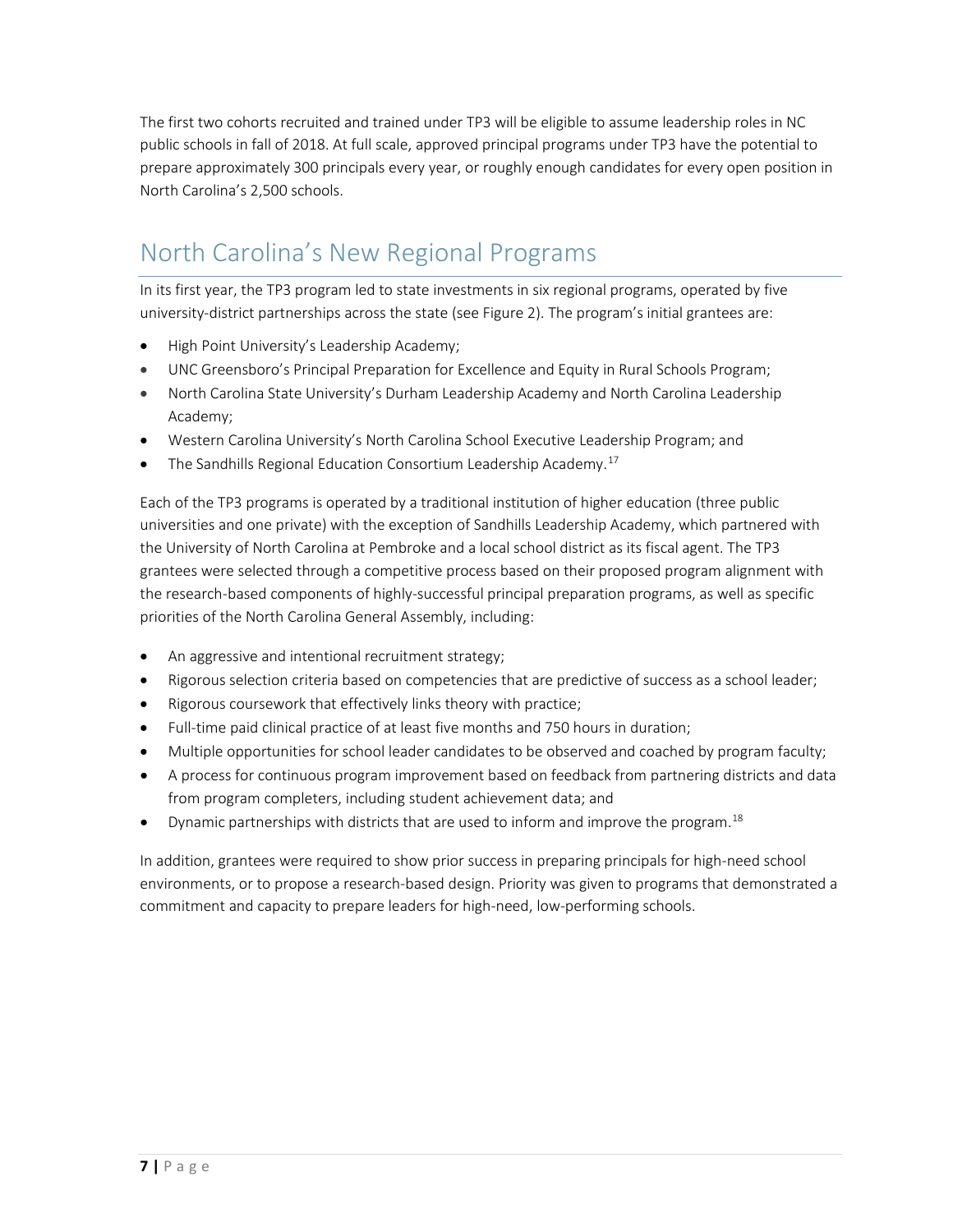#### **Table 1: Scope and Scale of TP3 Grantees**

| Grantee                                                                                        | Participants | Partner<br><b>Districts</b> | 2-Year Budget | State Investment<br>Per Candidate* |
|------------------------------------------------------------------------------------------------|--------------|-----------------------------|---------------|------------------------------------|
| High Point University Leadership<br>Academy                                                    | 30           | 9                           | \$1,781,415   | \$59,381                           |
| North Carolina State University -<br>Durham Principal Leadership<br>Academy                    | 14           | 2                           | \$998,553     | \$71,325                           |
| North Carolina State University -<br>North Carolina Leadership Academy                         | 20           | 6                           | \$1,771,724   | \$88,586                           |
| Sandhills Regional Education<br>Consortium Leadership Academy                                  | 26           | 11                          | \$1,607,040   | \$61,809                           |
| University of North Carolina -<br>Greensboro Principal Preparation<br>Program in Rural Schools | 20           | 11                          | \$1,782,460   | \$89,123                           |
| Western Carolina University<br>Executive Leadership Program                                    | 10           | 7                           | \$429,559     | \$42,956                           |
| Total                                                                                          | 120          | 46                          | \$8,370,751   | \$69,756                           |

\* Individual program budgets vary considerably, and often invest significantly more in principal candidates than state funds reveal by leveraging funding matches with partnering districts and/or private philanthropy.

An independent, legislatively-mandated evaluation of the TP3 program in year one found that each of the grantees demonstrated alignment with all of the required elements, to the degree they could be assessed at that point in the program. Specifically:

• *Proactive recruitment and a high bar for entry*. Approved programs used a variety of recruitment strategies to identify potential candidates for the principalship, including traditional methods such as recruitment websites, brochures, and email blasts, as well as more tailored, intensive strategies such as meeting with local Boards of Education and superintendents to request specific endorsements. In contrast to the nearly 100% acceptance rates at most traditional principal preparation programs, TP3 grantees carefully screened each candidate for admission, averaging a 36% acceptance rate (ranging from 60% to 22% across programs). One shortcoming identified in some programs, however, was a lack of racial, gender, and age diversity in the new principal cohorts. The level of candidate diversity varies significantly across TP3-funded programs, with some serving much more diverse groups of educators than others. Taken as a whole, each cohort also is more diverse than the current principal population in North Carolina. [19](#page-12-8)

| Table 2: Gender and Racial and Ethnic Background of TP3 Principal Candidates |  |  |
|------------------------------------------------------------------------------|--|--|
|------------------------------------------------------------------------------|--|--|

|                               | Male | Female | Total | Percentage* |
|-------------------------------|------|--------|-------|-------------|
| American Indian/Alaska Native | 0    |        |       | 1%          |
| Asian                         | 0    |        |       | 0%          |
| African American              | 8    | 32     | 40    | 33%         |
| White                         | 31   | 46     | 77    | 64%         |
| Hispanic/Latino               | 2    |        |       | 2%          |
|                               | 34%  | 66%    |       |             |

\*Current North Carolina principals are 73% white and 60% female.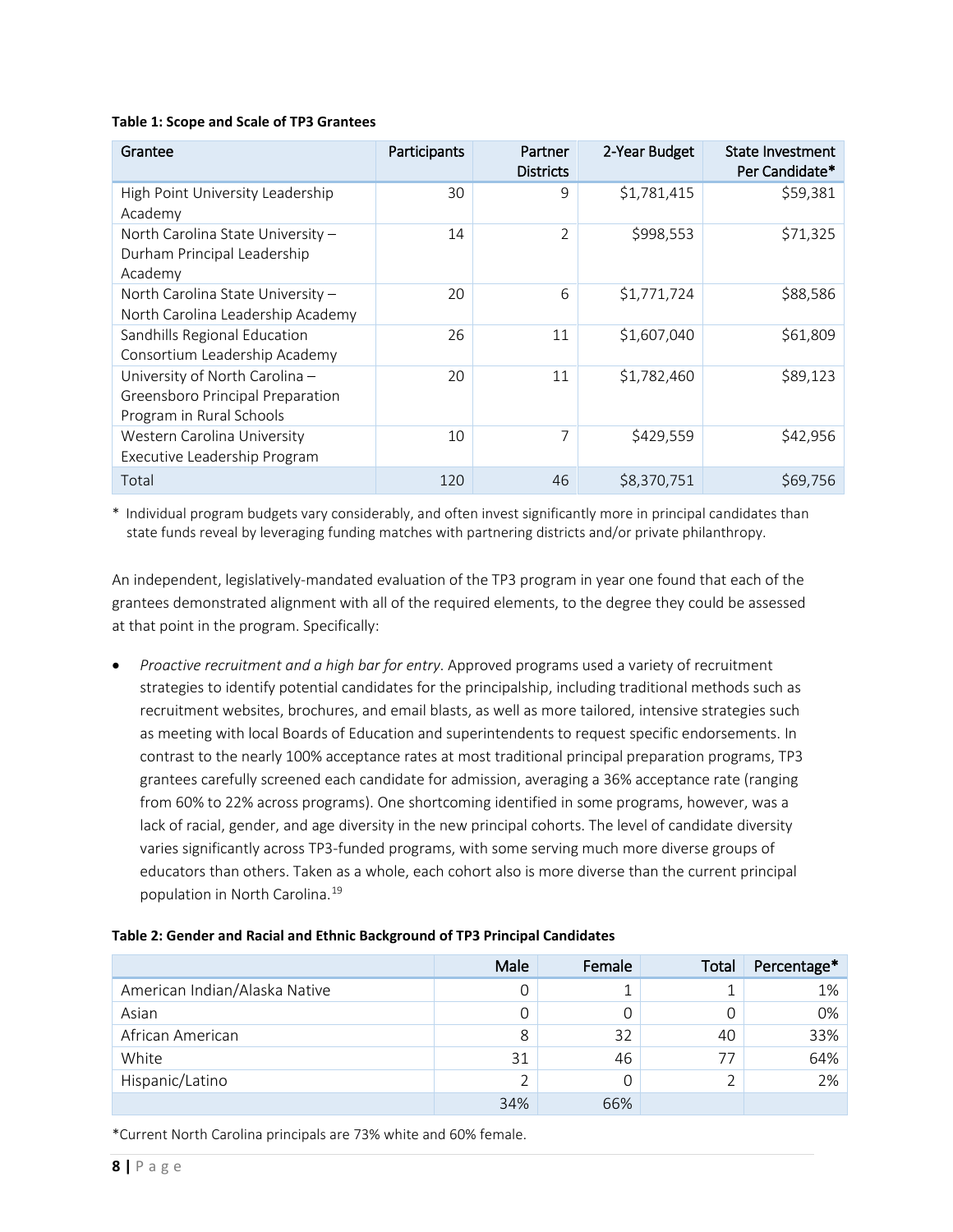- *Paid, full-time residencies*. Each of the approved programs under TP3 sponsors an intensive residency program for principal candidates, one of the research-based components of highly-effective preparation. Five of the six programs sponsor a rigorously-selected principal mentor for each of their principal residents, assign faculty to supervise the residency, and provide leadership coaching independent of the host school district.<sup>[20](#page-12-9)</sup> In addition, due to policy changes that BEST NC championed and the state adopted in 2017, all residencies are required to engage candidates for at least five months during the school year, and be fully-funded (either by the program provider or partner district) to ensure that the residency can be full-time without creating financial barriers for candidates.
- *Authentic partnerships with high-need districts*. Early on, a particular strength of the six TP3 programs – especially when compared with traditional principal preparation in North Carolina and nationwide – appears to be close, dynamic working relationships between the provider and local districts. Because applicants were required to demonstrate evidence of partnerships to be eligible for grant funds, they formed relationships with multiple districts even before recruiting candidates, drawing upon districts' need for more, higher-quality principal candidates. In the first few months of the program, partnerships focused on joint recruitment and selection of candidates. As candidates' residencies begin, the collaboration is shifting more toward aligning coursework and supporting principal candidates through strategic placements. [21](#page-12-10)

# Looking to the Future

North Carolina has taken a critical step forward to better support new principals for success by implementing and funding TP3. With the state's investment in this competitive program, more than 100 talented educators across the state now have access to rigorous, relevant initial training for the principalship, with a particular focus on the crucial needs of students in under-served communities and schools. It will take continued legislative commitment and advocacy by the business community and others, but over time the program has the potential to scale to prepare every new principal in the state – a crucial part of North Carolina's constitutional obligation to provide each student with access to a "sound, basic education."

As champions for the program from its passage to initial expansion, BEST NC has an important role to play in supporting TP3's successful implementation, from trumpeting successes across the state and nation, to facilitating communications among program directors and policymakers; from helping to hold each TP3 provider and the program accountable for outcomes, to advocating for program expansion. This policy brief is the first in a series of publications that we hope will facilitate broader sharing of lessons learned, celebration of success, and documentation of challenges along the way.

In just the first year of implementation, for example, two challenges have arisen with TP3 that will require active collaboration, communication, and policy advocacy to address. First, governance of the program is complicated, with grant-approved programs reporting to the NCASLD, an independent non-profit organization with deep expertise in the principalship but no connection to the state nor established infrastructure for distributing state funds. The NCASLD further reports to the North Carolina State Education Assistance Authority (NCSEAA), a quasi-governmental state agency with ties to the University of North Carolina system. NCSEAA has final authority over all grant awards and renewals, but no content expertise in the preparation of public school principals. Talented and committed leaders have thus far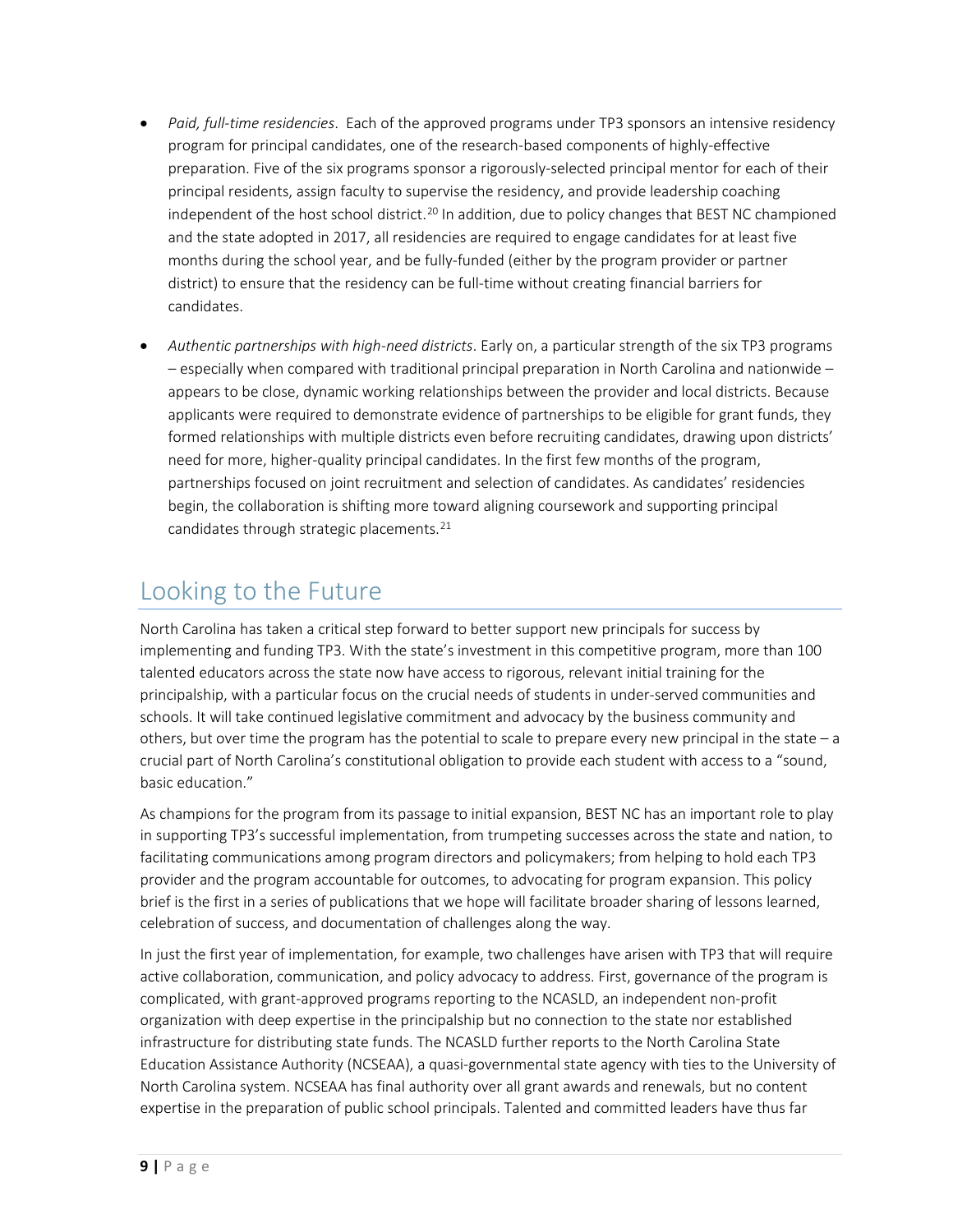been able to make this arrangement work, but all stakeholders will need to continue to assess the governance structure to ensure the success of the TP3 program and its stability for the future.

Second, since 1993 North Carolina has sponsored the Principal Fellows Program, a forgivable loan program offered at 11 of the 16 campuses within the University of North Carolina system that provides a full-time residency for qualified candidates.<sup>[22](#page-12-11)</sup> The program is quite distinct from TP3, as it focuses primarily on recruitment rather than program quality, and does not specifically prepare nor require candidates to serve in struggling schools. Nonetheless, both programs focus on leadership and sponsor a full-time residency at least partially with state funds. North Carolina's leaders will need to continue to assess each program's outcomes to inform future decisions about investments, alignment, and clarity for principal candidates.

More challenges like these are likely to arise in the future, and as an initial champion of the program mission-driven to advocate for school principals, BEST NC is dedicated to partnering with program administrators, principal candidates, policymakers and the broader education community to help resolve them. BEST NC's members understand that in schools, as in every industry, great leaders are a critical investment. North Carolina's strategic investment in – and continuous improvement of – principal preparation for high-need schools is a critical one, for the future of the state's public schools, economy, and most importantly, North Carolina students.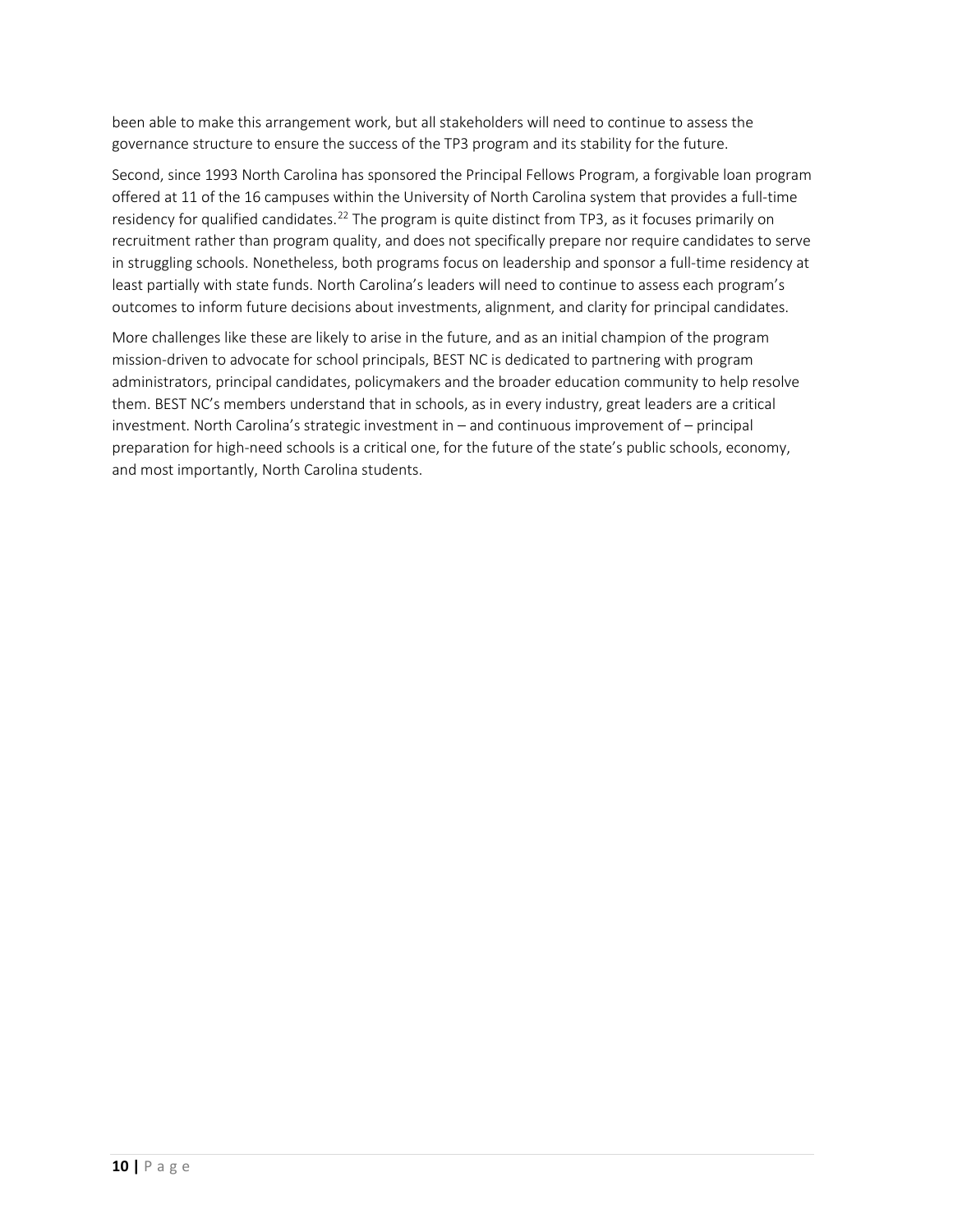## Endnotes

- <span id="page-11-0"></span><sup>1</sup> Doyle, D & Locke, G. (2014). *Lacking Leaders: The Challenges of Principal Recruitment, Selection, and Placement*. Washington, DC: Thomas B. Fordham Institute; Leithwood, K., Louis, K., Anderson, S. & Wahlstrom, K. (2004). *How Leadership Influences Student Learning: Review of Research*. New York: The Wallace Foundation; Mendels, T., Marzano, R. J. & McNulty, B. (2012). *Balanced Leadership: What 30 Years of Research Tells Us about the Effect of Leadership on Student Achievement*. CO: Mid-Continent Regional
- <span id="page-11-1"></span>Educational Lab.<br><sup>2</sup> Hassel, E.A. & Hassel, B (2009). "The Big U-Turn: How to Bring Schools from the Brink of Doom to Stellar Success." *Education Next* 9:1. 3 Levine, A. (2005). *Educating School Leaders*. Princeton, NJ: The Education Schools Project.
- <span id="page-11-2"></span>
- <span id="page-11-3"></span><sup>4</sup> Center for the Study of Education Policy (2014). *Evidence of Impact of High Quality Principal Training in Illinois*. Normal, IL: Author.
- <span id="page-11-4"></span><sup>5</sup> Gates, S.M., Hamilton, L.S., Martorell, P., Burkhauser, S., Heaton, P., Pierson, A., Baird, M.D., Vuollo, M., Li, J.J., Lavery, D., Harvey, M. & Gu, K. (2014). *Preparing Principals to Raise Student Achievement: Implementation and Effects of the New Leaders Program in Ten Districts*. Santa Monica, CA: RAND Corporation.
- <span id="page-11-5"></span><sup>6</sup> The Center for American Progress (2014). *The Northeast Leadership Academy, North Carolina State University: Providing Principals Partners for Professional Growth in Rural North Carolina*. Washington, DC: Author; North Carolina State University (2014). Dramatic improvement of principal preparation was also supported by the UNC Board of Governors in its 2015 *[Subcommittee on Teacher and School Leader Quality Recommendations](http://eqdashboard.northcarolina.edu/wp-content/uploads/2015/11/BOG-Recommendations-for-Teacher-and-School-Leader-Quality.pdf)*, which directed the Board to "Improve the selection process and criteria for entry into principal preparation programs, redesign programs where necessary, and scale best practices in evidence-based models for school leadership preparation and development" (page 3).
- <span id="page-11-6"></span>7 Darling-Hammond, L., LaPointe, M., Meyerson, D., Orr. M. T., & Cohen, C. (2007). *Preparing School Leaders for a Changing World: Lessons from Exemplary Leadership Development Programs*. Stanford, CA: Stanford University, Stanford Educational Leadership Institute; Leithwood, K., Jantzi, D., Coffin, G., & Wilson, P. (1996). "Preparing School Leaders: What Works?" *Journal of School Leadership* 6:3; Orr, M. T., & Orphanos, S. (2010). How Graduate-Level Preparation Influences the Effectiveness of School Leaders: A Comparison of the Outcomes of Exemplary and Conventional Leadership Preparation Programs for Principals. *Educational Administration Quarterly*, 47:1. See also Anderson, E. & Reynolds, A.L. (2015). *Research-Based Policy for Principal Preparation Program Approval and Licensure*. Charlottesville, VA: The University Council for Educational Administration. 8
- <span id="page-11-7"></span>8 Browne-Ferrigno T., Muth R. (2009). Candidates in Educational Leadership Graduate Programs. In Young M. D., Crow G. M., Murphy J., Ogawa R. T. (Eds.), *Handbook of Research on the Education of School Leaders* (pp. 195-224). New York, NY: Routledge; Darling-Hammond et al., 2007; Jackson, B.J., & Kelley, C. (April, 2002). Exceptional and Innovative Programs in Educational Leadership. *Educational Administration Quarterly*, 38(2); McCarthy, M.M. (2002). "Educational Leadership Preparation Programs: A Glance at the Past With an Eye Toward the Future." *Leadership and Policy in Schools* 1:3; Murphy, J., Moorman, H.N., & McCarthy, M. (2008). "A Framework for Rebuilding Initial Certification and Preparation Programs in Educational Leadership: Lessons from Whole-State Reform Initiatives." *Teachers College Record* 110:10; Orr, M.T. & Barber, M.E. (2007). "Collaborative Leadership Preparation: A Comparative Study of Partnership and Conventional Programs and Practices." *Journal of School Leadership* 16:6; Orr & Orphanos (2010); Levine (2005).
- <span id="page-11-8"></span><sup>9</sup> Greenlee, B. J. (2010). "A Study of Group Dynamics in Educational Leadership Cohort and Non Cohort Groups." *Journal of Research on Leadership Education*, 5:11.
- <span id="page-11-9"></span><sup>10</sup> Cordeiro P. A., Krueger J. A., Parks D., Restine N., Wilton P. T. (1993). "Taking Stock: Learnings Gleaned from Universities Participating in The Danforth Program." In Milstein M.M. & Associates (Eds.), *Changing the Way We Prepare Educational Leaders*. Newbury Park, CA: Corwin; Darling-Hammond et al. (2007); Jackson & Kelley (2002); Davis, S., Darling-Hammond, L., LaPointe, M., & Meyerson, D. (2005). *School Leadership Study: Developing Successful Principals* (Review of Research). Stanford, CA: Stanford Educational Leadership Institute; Perez, L., Uline, C., Johnson, J., James-Ward, C., & Basom, M. (2011). "Foregrounding Fieldwork in Leadership Preparation: The Transformative Capacity of Authentic Inquiry." *Educational Administration Quarterly* 47; Levine (2005).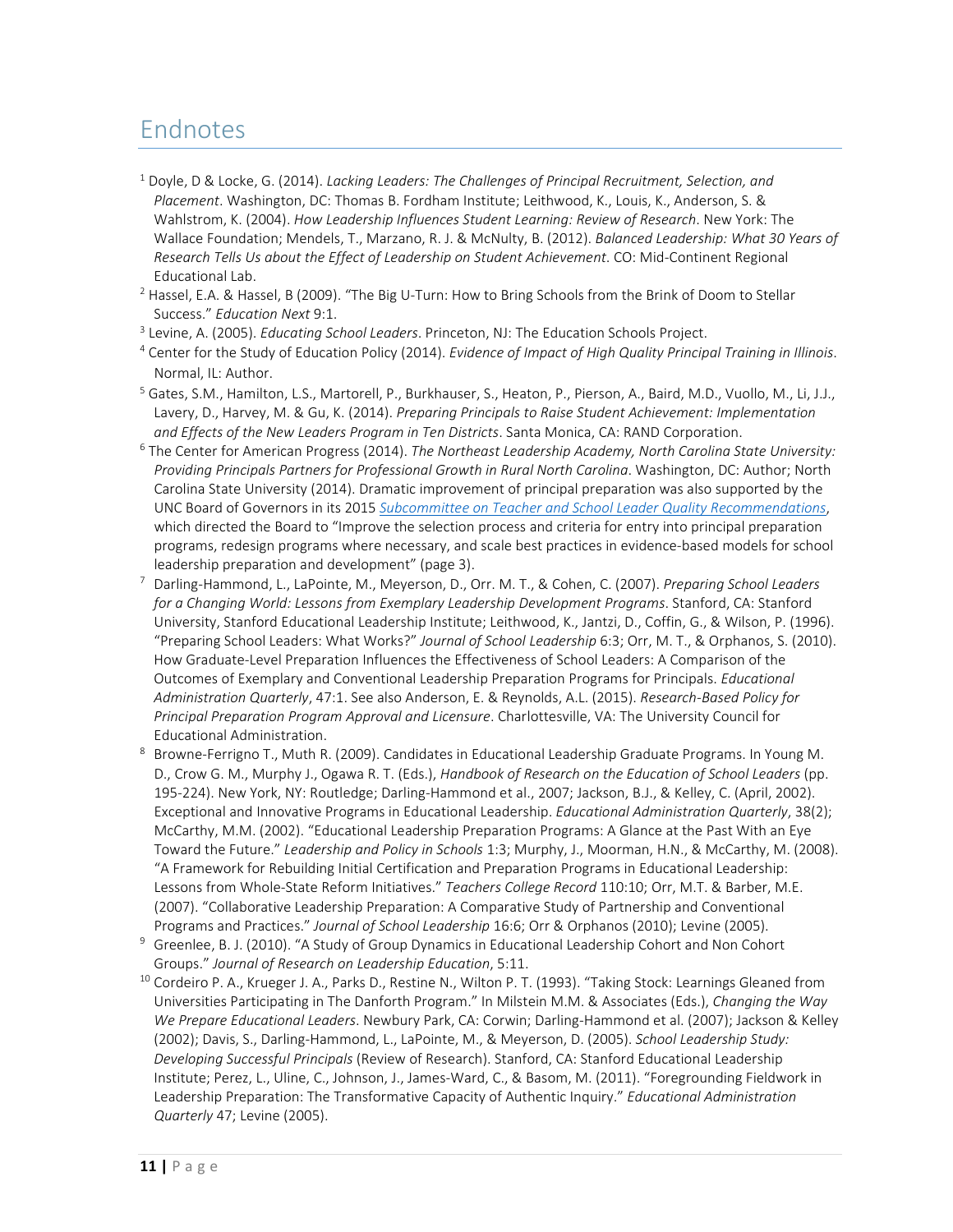- <span id="page-12-0"></span>11 The Wallace Foundation (2016). *Improving University Principal Preparation Programs: Five Themes from the Field*. New York: Author; Whitaker, K.S; King, R.; Vogel, L.R. (2004). "School District-University Partnerships: Graduate Student Perceptions of the Strengths and Weaknesses of a Reformed Leadership Development Program." *Planning and Changing* 35:3/4; Darling-Hammond et al., 2007; Davis et al., 2005; Jackson & Kelley, 2002; Orr & Barber, 2007. 12 Hagan, K. (2015). *Strong Leaders for North Carolina Schools: School Principal Preparation Programs*. Prepared
- <span id="page-12-1"></span>in partial completion of the requirements for the Master of Public Policy Program at the Sanford School of Public Policy at Duke University. Cited with permission.
- <span id="page-12-2"></span><sup>13</sup> James W. Guthrie and Ted Sanders (January 7, 2001). "Who Will Lead the Public Schools?" *The New York Times*; Levine (2005).
- <span id="page-12-3"></span><sup>14</sup> Wallace Foundation (2016).
- <span id="page-12-4"></span><sup>15</sup> North Carolina General Assembly (2015-16 Session)[. House Bill 902;](http://www.ncga.state.nc.us/gascripts/BillLookUp/BillLookUp.pl?Session=2015&BillID=H902) North Carolina General Assembly (2017-18 Session[\) Appropriations Act of 2017.](http://www.ncga.state.nc.us/gascripts/BillLookUp/BillLookUp.pl?Session=2017&BillID=S257) 16 Sturtz McMillen, J., Carruthers, W., Hasse, E., Dale, E. M., & Copeland, J. (2017). *Transforming Principal*
- <span id="page-12-5"></span>*Preparation Grant Program: First Year Report.* Garner, NC: Grant*Prose,* Inc
- <span id="page-12-6"></span> $17$  McMillen et al (2017). For more information, see individual program webpages: [http://www.highpoint.edu/education/high-point-leadership-academy/,](http://www.highpoint.edu/education/high-point-leadership-academy/) [http://news](http://news-prod.wcu.edu/2017/02/wcu-receives-funding-program-assist-educators-becoming-school-principals/)[prod.wcu.edu/2017/02/wcu-receives-funding-program-assist-educators-becoming-school-principals/](http://news-prod.wcu.edu/2017/02/wcu-receives-funding-program-assist-educators-becoming-school-principals/) , [http://ure.uncg.edu/prod/cweekly/2016/11/08/uncg-awarded-1-8-million-train-future-rural-school](http://ure.uncg.edu/prod/cweekly/2016/11/08/uncg-awarded-1-8-million-train-future-rural-school-principals/)[principals/,](http://ure.uncg.edu/prod/cweekly/2016/11/08/uncg-awarded-1-8-million-train-future-rural-school-principals/) [http://www.sandhillsresa.com/sandhills-leadership-principal-development-program.html,](http://www.sandhillsresa.com/sandhills-leadership-principal-development-program.html)  [https://nela.ced.ncsu.edu/durham-principal-leadership-academy/,](https://nela.ced.ncsu.edu/durham-principal-leadership-academy/) [https://nela.ced.ncsu.edu/the-north](https://nela.ced.ncsu.edu/the-north-carolina-leadership-academy/)[carolina-leadership-academy/.](https://nela.ced.ncsu.edu/the-north-carolina-leadership-academy/)<br><sup>18</sup> General Assembly of North Carolina (2015). Session Law 2015-241: 2015 Appropriations Act.
- 
- <span id="page-12-8"></span><span id="page-12-7"></span><sup>19</sup> McMillen et al (2017).
- <span id="page-12-9"></span><sup>20</sup> McMillen et al (2017).
- <span id="page-12-10"></span><sup>21</sup> McMillen et al (2017).
- <span id="page-12-11"></span><sup>22</sup> Bastian, K.C. & Fuller, S.C. (2016). *The North Carolina Principal Fellows Program: A Comprehensive Evaluation*. Chapel Hill, NC: Education Policy Initiative at Carolina.